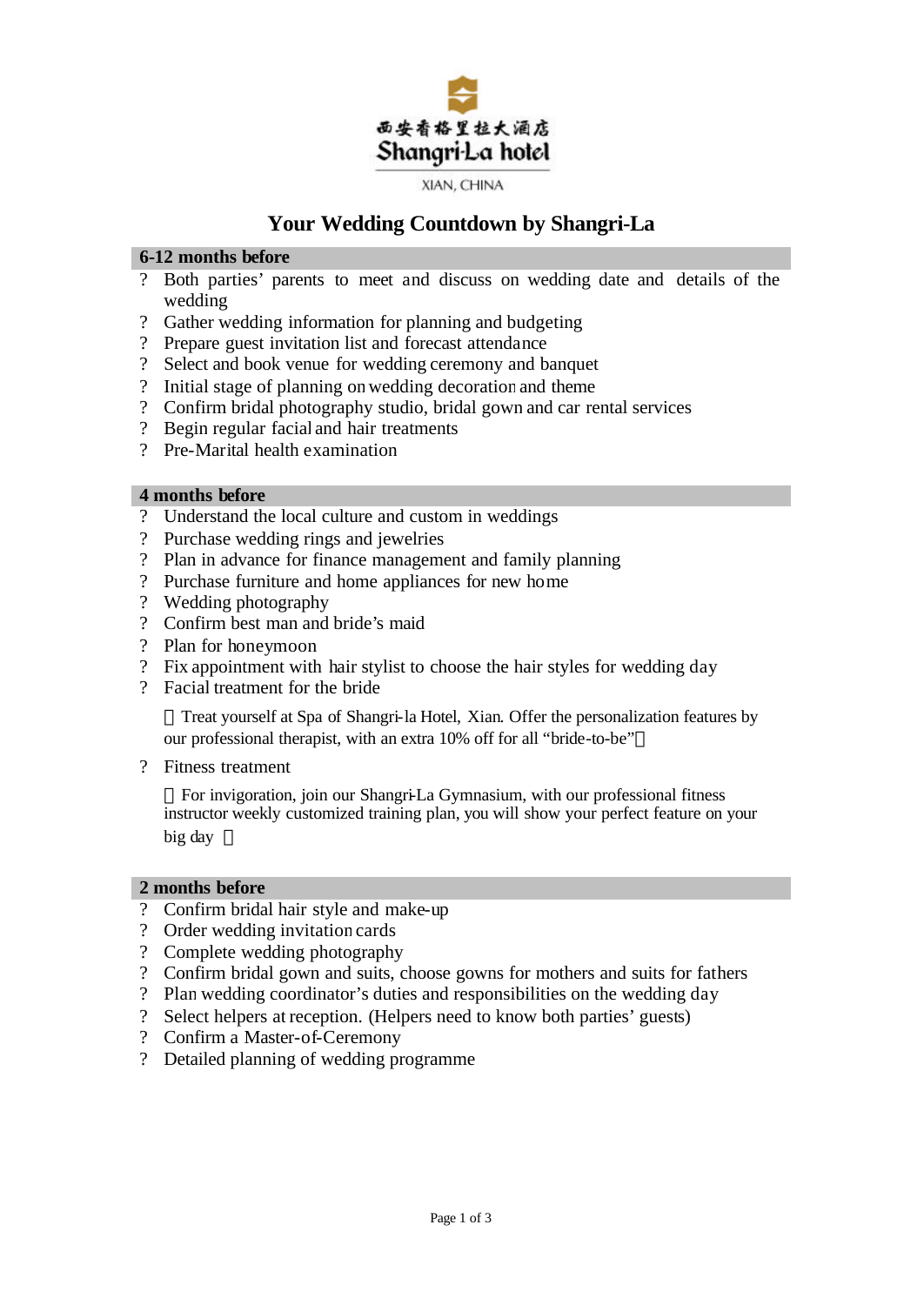

# **Your Wedding Countdown by Shangri-La**

#### **6 weeks before**

- ? Select and invite the witnesses for wedding signing ceremony
- ? Reserve bridal car and parking space
- ? Apply for marriage leave
- ? Bridal gowns and suits trial
- ? Confirm honeymoon destination and itinerary

### **4 weeks before**

- ? Confirm wedding details
- ? Send out invitation cards
- ? Confirm helpers name list and duty roster
- ? Purchase wedding goodies and beverages for wedding reception
- ? Ensure all daily necessities for new home are in order
- ? Purchase honeymoon necessity
- ? Choose menu for food tasting

To ensure the quality of our wedding banquet menus, our Chef will adjust the menu based on feedback receiving from the couple and family members.

? Groom to make appointment for facial treatment

Please consider the special packages for new couple at Spa of Shangri-La Hotel, Xian, Sensation Facial Treatment / Salt Glow

#### **2 weeks before**

- ? Confirm wedding details, hairstylist, makeup artist and photographer
- ? One more appointment for facial treatment
- ? Visit the hair salon

## **1 week before**

- ? Confirm guest list
- ? Confirm final wedding details
- ? Final confirmation of set-up time, guest list, wedding procedure and etc
- ? Confirm the schedule on wedding rundown with all helpers
- ? Go for manicure, pedicure & beauty treatment